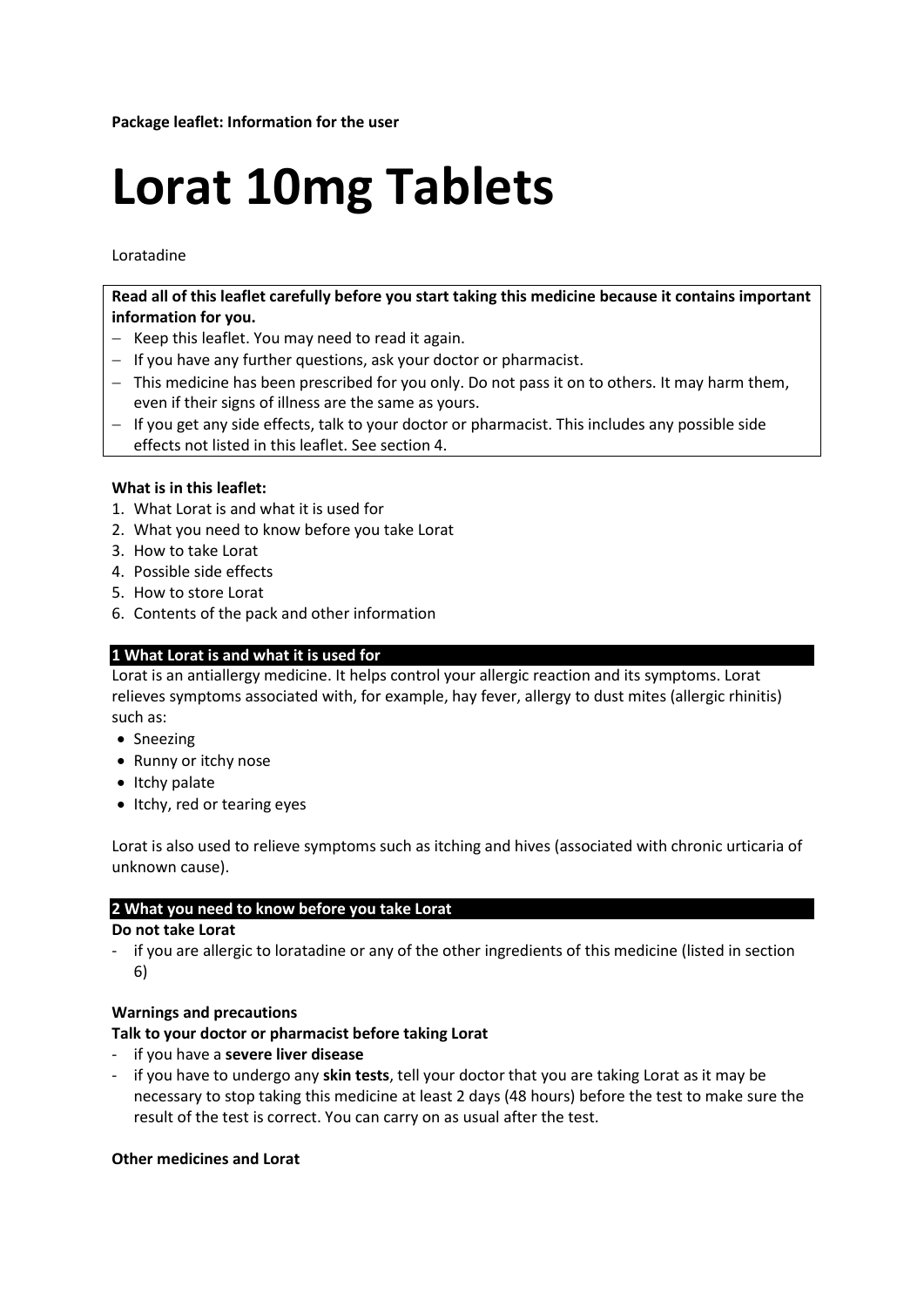Interaction of loratadine may occur with medicines known to inhibit certain enzymes in the liver resulting in elevated levels of loratadine. This may lead to an increase in adverse events (see section 4 'Possible side effects').

Tell your doctor or pharmacist if you are taking, have recently taken or might take any other medicines, including medicines obtained without a prescription.

#### **Lorat with food and drink**

Lorat may be taken with or without a meal.

#### **Pregnancy and breast-feeding**

If you are pregnant or breast-feeding, think you may be pregnant or are planning to have a baby, ask your doctor or pharmacist for advice before taking any medicine. If you are pregnant, taking Lorat is not recommended. If you are breast-feeding, taking Lorat is not recommended, because loratadine is excreted into human milk.

#### **Driving and using machines**

At the recommended dose Lorat is not expected to cause you to be drowsy or less alert. However, very rarely some people experience drowsiness, which may effect their ability to drive or use machines.

#### **Lorat contains lactose.**

If you have been told by your doctor that you have an intolerance to some sugars, contact your doctor before taking this medicine.

#### **3 How to take Lorat**

Always take this medicine exactly as described in this leaflet or as your doctor or pharmacist has told you. Check with your doctor or pharmacist if you are not sure.

Lorat is intended for oral use.

## **Adults and children over 12 years of age and weighing more than 30kg:**

Take one tablet once a day.

## **Children 2 to 12 years of age and weighing more than 30kg:**

Take one tablet once a day.

## **Children 2 to 12 years of age and weighing less than 30kg:**

Take half a tablet once a day.

## **Children under 2 years of age or weighing less than 30kg:**

Lorat should not be given to children under two years of age.

## **Patients with severe liver problems:**

Adults and children with body weight over 30kg should start with a lower dose: Take one tablet every other day. Children weighing 30kg or less should take half a tablet every other day.

## **If you take more Lorat than you should**

If you have taken more Lorat than recommended contact your doctor or pharmacist. Taking more tablets than recommended may cause drowsiness, rapid heart beat and headache.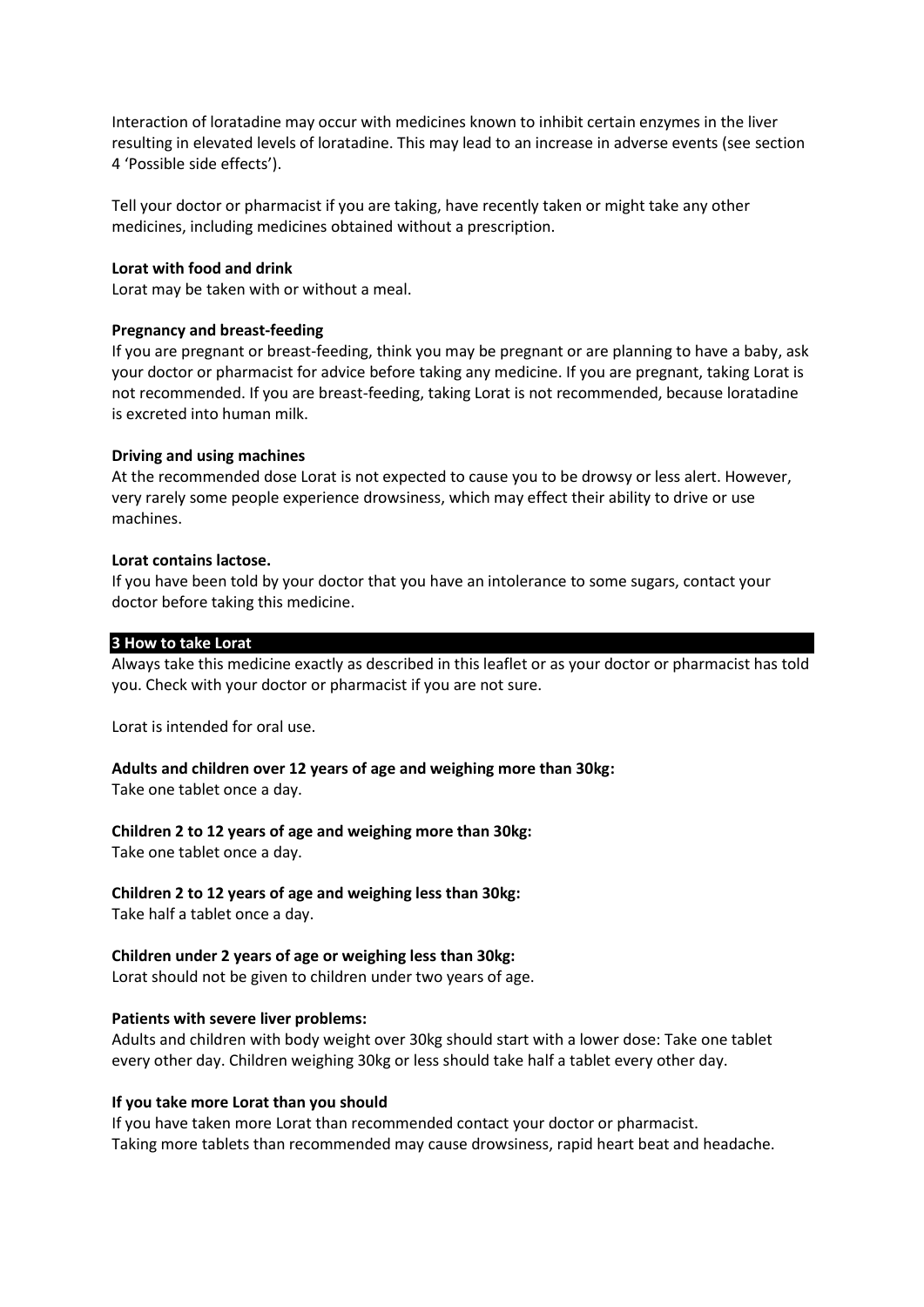## **If you forget to take Lorat**

If you forget to take your dose on time, take it as soon as possible, then go back to your regular dosing schedule. Do not take a double dose to make up for a forgotten dose.

## **If you have any further questions on the use of this medicine, ask your doctor or pharmacist.**

#### **4 Possible side effects**

Like all medicines, this medicine can cause side effects, although not everybody gets them.

- Children complained more often about headache, nervousness and tiredness (fatigue)
- Adults complained more often about sleepiness, headache, increased appetite and difficulty in sleeping

## **Very rare side effects (may affect up to 1 in 10,000 people)**

- Cases of severe allergic reactions (including swelling of the face or throat, difficulty in breathing, wheezing and itching)
- dizziness, fits
- faster heartbeat, feeling your heartbeat
- feeling sick, dry mouth
- inflammation of stomach lining
- abnormal liver function
- rash, hair loss
- tiredness

## **Not known: frequency cannot be estimated from the available data**

weight increased

## **Reporting of side effects**

If you get any side effects, talk to your doctor or pharmacist. This includes any possible side effects not listed in this leaflet. You can also report side effects directly via HPRA Pharmacovigilance, Earlsfort Terrae, IRL-Dublin 2; Tel: +353 1 6764971; Fax +353 1 6762517. Website: [www.hpra.ie;](http://www.hpra.ie/) email[: medsafety@hpra.ie.](mailto:medsafety@hpra.ie) By reporting side effects you can help provide more information on the safety of this medicine.

## **5 How to store Lorat**

Keep this medicine out of the sight and reach of children.

This medicine does not require any special storage conditions.

Do not use this medicine after the expiry date which is stated on the carton after EXP. The expiry date refers to the last day of that month.

Do not throw away any medicines via wastewater or household waste. Ask your pharmacist how to throw away medicines you no longer use. These measures will help protect the environment.

## **6 Contents of the pack and other information**

#### **What Lorat contains**

- The active substance is loratadine. Each tablet contains 10mg loratadine.
- The other ingredients are lactose monohydrate, magnesium stearate, maize starch and colloidal anhydrous silica.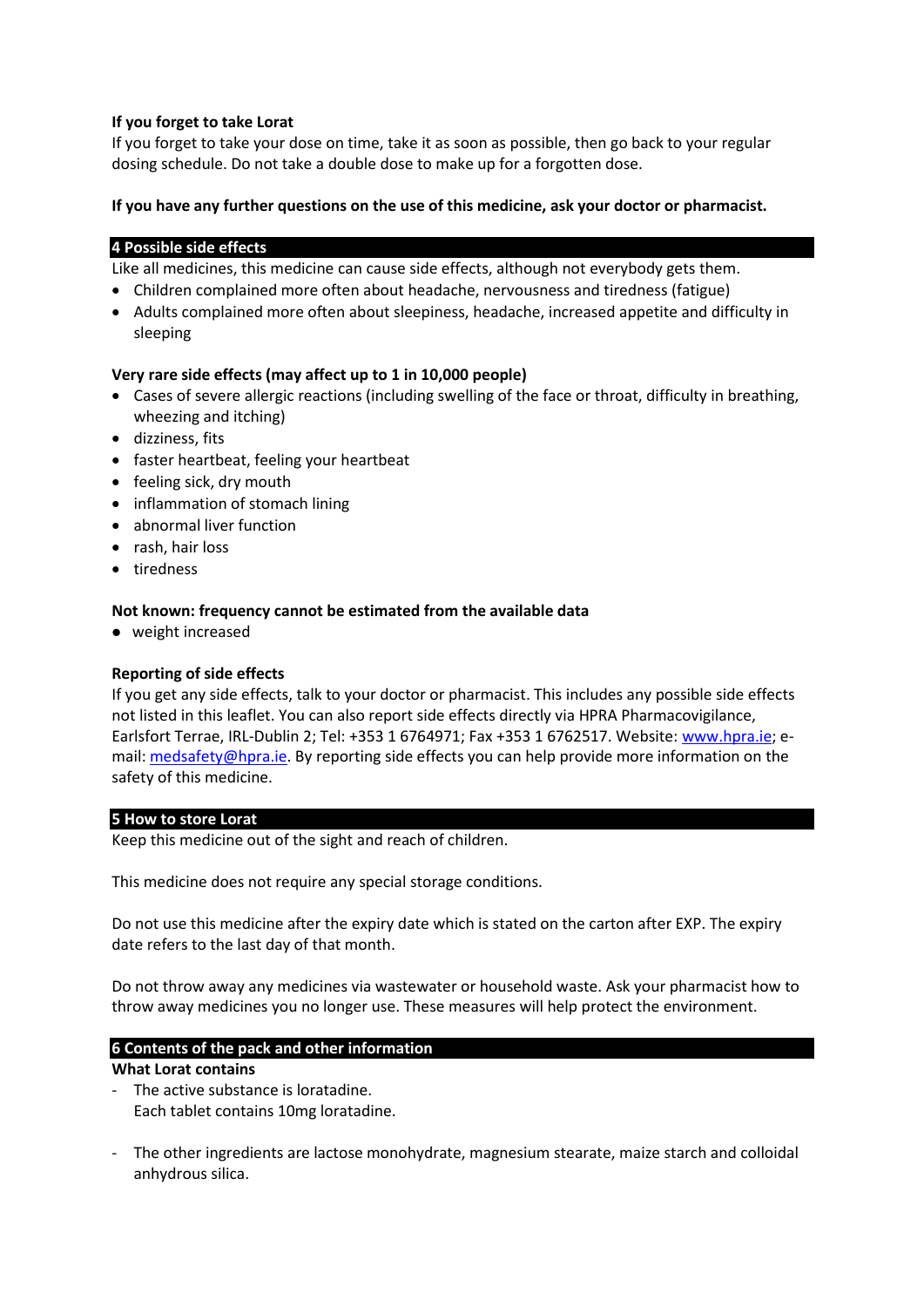## **What Lorat looks like and contents of the pack**

Lorat 10mg Tablets are white oval tablets, scored and marked 'LT 10' on one face. The tablets can be divided into equal halves. Pack sizes of 30 tablets are available subject to prescription.

## **Marketing Authorisation Holder and Manufacturer Marketing Authorisation Holder:** Rowex Ltd., Bantry, Co. Cork, Ireland **Manufacturer:** Rowa Pharmaceuticals Ltd, Bantry, Co. Cork, Ireland Salutas Pharma GmbH, Otto-von-Guericke Allee 1, 39179 Barleben, Germany

#### **This leaflet was last revised in December 2017.**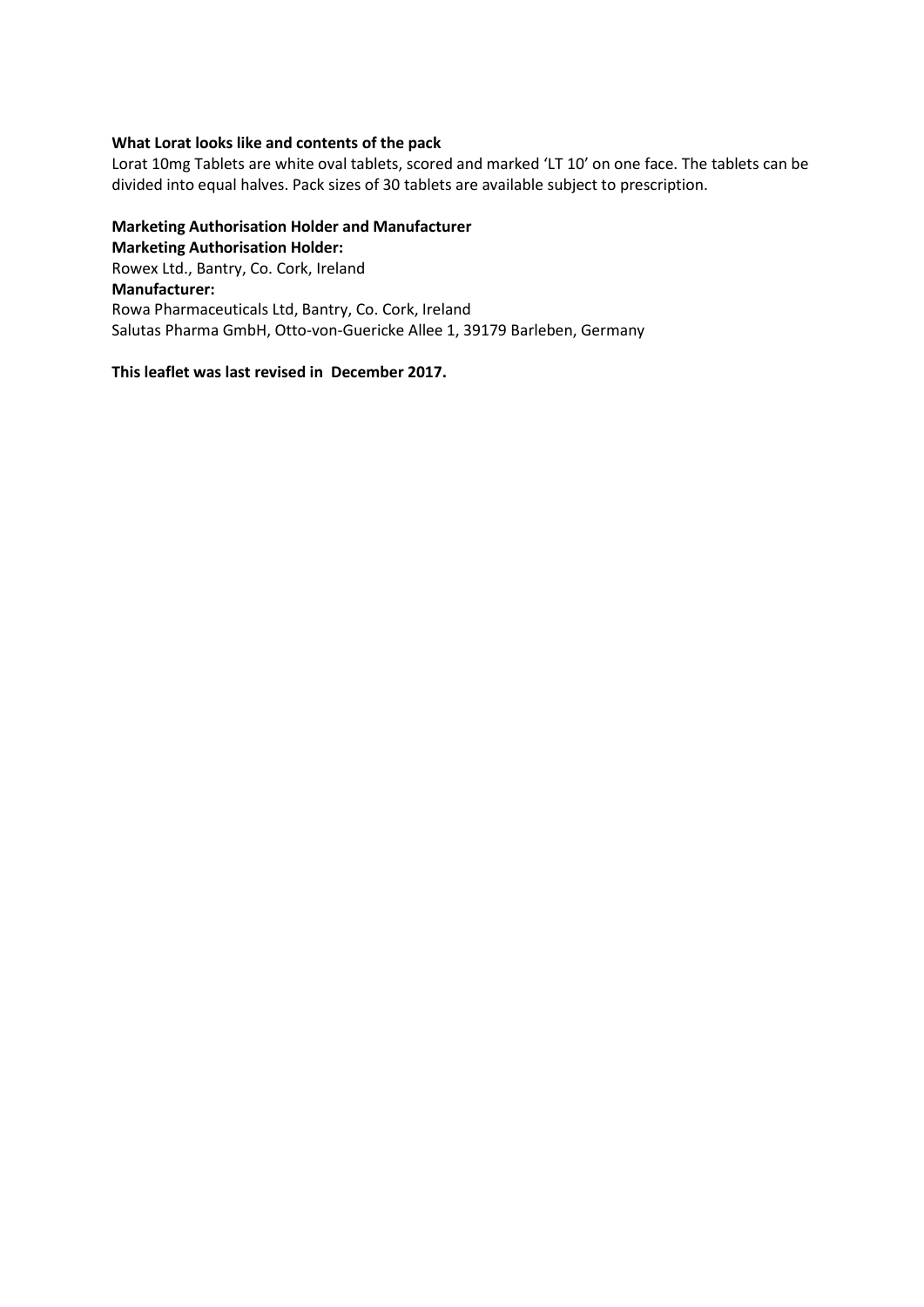# **Lorat 10mg Tablets**

## Loratadine

**Read all of this leaflet carefully before you start taking this medicine because it contains important information for you.**

Always take this medicine exactly as described in this leaflet or as your doctor or pharmacist has told you.

- $-$  Keep this leaflet. You may need to read it again.
- Ask your pharmacist if you need more information or advice.
- If you get any side effects, talk to your doctor or pharmacist. This includes any possible side effects not listed in this leaflet. See section 4.
- You must talk to a doctor if you do not feel better or if you feel worse.

## **What is in this leaflet:**

- 7. What Lorat is and what it is used for
- 8. What you need to know before you take Lorat
- 9. How to take Lorat
- 10.Possible side effects
- 11.How to store Lorat
- 12.Contents of the pack and other information

## **1 What Lorat is and what it is used for**

Lorat is an antiallergy medicine. It helps control your allergic reaction and its symptoms. Lorat relieves symptoms associated with, for example, hay fever, allergy to dust mites (allergic rhinitis) such as:

- Sneezing
- Runny or itchy nose
- Itchy palate
- Itchy, red or tearing eyes

Lorat is also used to relieve symptoms such as itching and hives (associated with chronic urticaria of unknown cause).

## **2 What you need to know before you take Lorat**

## **Do not take Lorat**

if you are allergic to loratadine or any of the other ingredients of this medicine (listed in section 6)

## **Warnings and precautions**

## **Talk to your doctor or pharmacist before taking Lorat**

- if you have a **severe liver disease**
- if you have to undergo any **skin tests**, tell your doctor that you are taking Lorat as it may be necessary to stop taking this medicine at least 2 days (48 hours) before the test to make sure the result of the test is correct. You can carry on as usual after the test.

## **Other medicines and Lorat**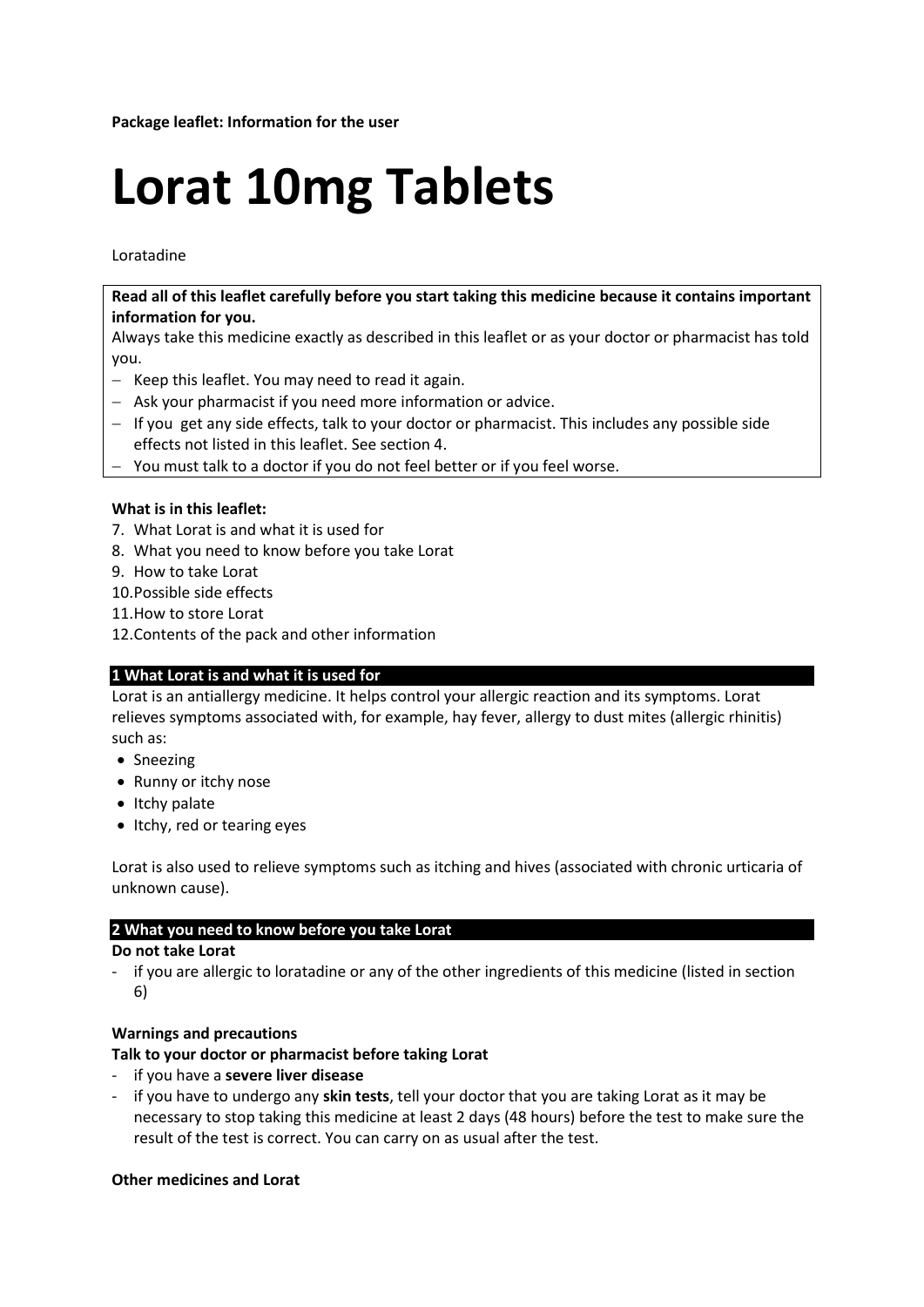Interaction of loratadine may occur with medicines known to inhibit certain enzymes in the liver resulting in elevated levels of loratadine. This may lead to an increase in adverse events (see section 4 'Possible side effects').

Tell your doctor or pharmacist if you are taking, have recently taken or might take any other medicines, including medicines obtained without a prescription.

#### **Lorat with food and drink**

Lorat may be taken with or without a meal.

#### **Pregnancy and breast-feeding**

If you are pregnant or breast-feeding, think you may be pregnant or are planning to have a baby, ask your doctor or pharmacist for advice before taking any medicine. If you are pregnant, taking Lorat is not recommended. If you are breast-feeding, taking Lorat is not recommended, because loratadine is excreted into human milk.

#### **Driving and using machines**

At the recommended dose Lorat is not expected to cause you to be drowsy or less alert. However, very rarely some people experience drowsiness, which may effect their ability to drive or use machines.

#### **Lorat contains lactose.**

If you have been told by your doctor that you have an intolerance to some sugars, contact your doctor before taking this medicine.

#### **3 How to take Lorat**

Always take this medicine exactly as described in this leaflet or as your doctor or pharmacist has told you. Check with your doctor or pharmacist if you are not sure.

Lorat is intended for oral use. Do not exceed the stated dose.

## **Adults and children over 12 years of age and weighing more than 30kg:**

Take one tablet once a day.

## **Children 2 to 12 years of age and weighing more than 30kg:**

Take one tablet once a day.

## **Children 2 to 12 years of age and weighing less than 30kg:**

Take half a tablet once a day.

## **Children under 2 years of age or weighing less than 30kg:**

Lorat should not be given to children under two years of age.

## **Patients with severe liver problems:**

Adults and children with body weight over 30kg should start with a lower dose: Take one tablet every other day. Children weighing 30kg or less should take half a tablet every other day.

## **If you take more Lorat than you should**

If you have taken more Lorat than recommended contact your doctor or pharmacist. Taking more tablets than recommended may cause drowsiness, rapid heartbeat and headache.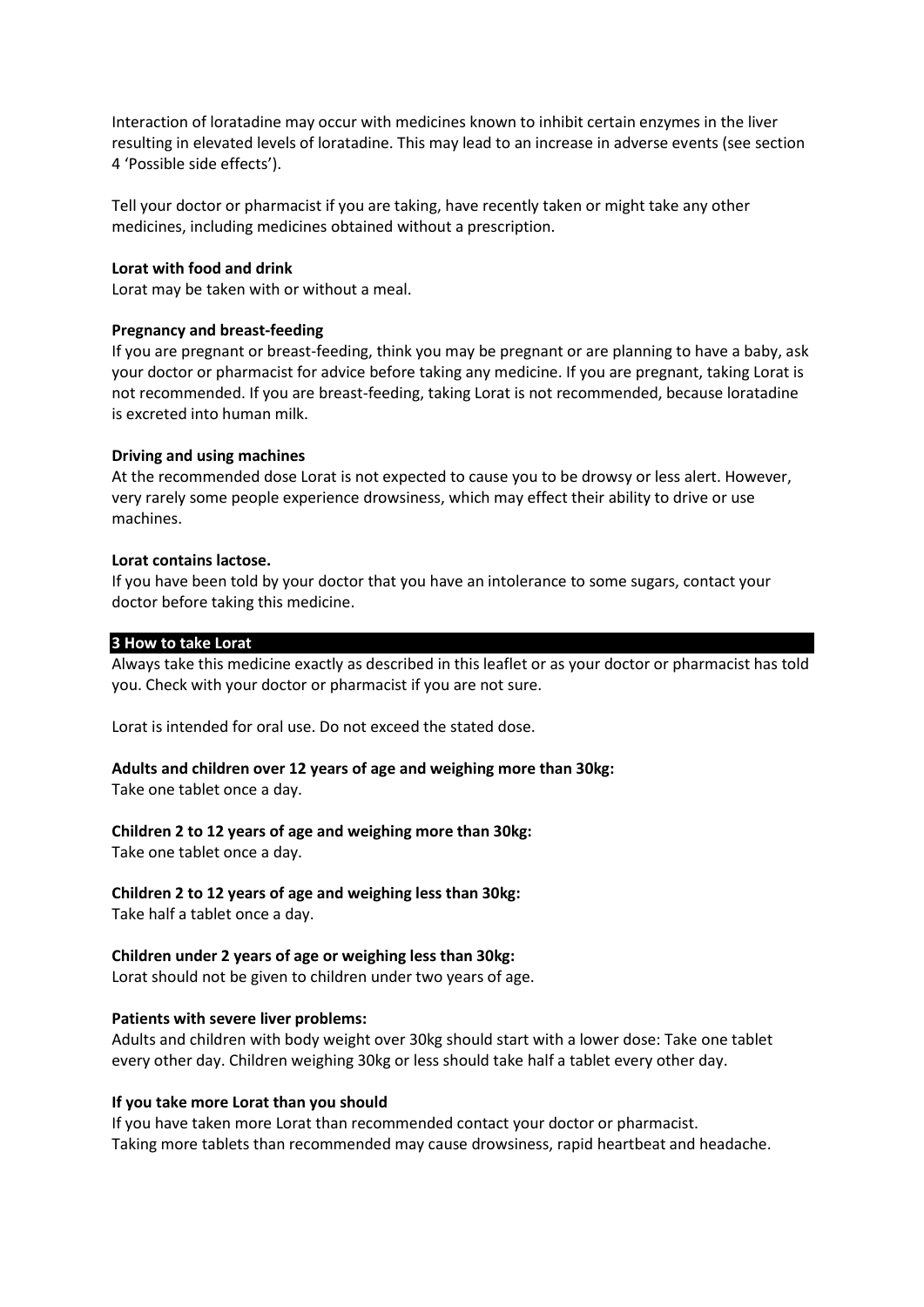## **If you forget to take Lorat**

If you forget to take your dose on time, take it as soon as possible, then go back to your regular dosing schedule. Do not take a double dose to make up for a forgotten dose.

## **If you have any further questions on the use of this medicine, ask your doctor or pharmacist.**

## **4 Possible side effects**

Like all medicines, this medicine can cause side effects, although not everybody gets them.

- Children complained more often about headache, nervousness and tiredness (fatigue)
- Adults complained more often about sleepiness, headache, increased appetite and difficulty in sleeping

## **Very rare side effects (may affect up to 1 in 10,000 people)**

- Cases of severe allergic reactions (including swelling of the face or throat, difficulty in breathing, wheezing and itching)
- dizziness, fits
- faster heartbeat, feeling your heartbeat
- feeling sick, dry mouth
- inflammation of stomach lining
- abnormal liver function
- rash, hair loss
- tiredness

## **Not known: frequency cannot be estimated from the available data**

weight increased

## **Reporting of side effects**

If you get any side effects, talk to your doctor or pharmacist. This includes any possible side effects not listed in this leaflet. You can also report side effects directly via HPRA Pharmacovigilance, Earlsfort Terrace, IRL-Dublin 2; Tel: +353 1 6764971; Fax +353 1 6762517. Website: www.hpra.ie; email: medsafety@hpra.ie. By reporting side effects you can help provide more information on the safety of this medicine.

## **5 How to store Lorat**

Keep this medicine out of the sight and reach of children.

This medicine does not require any special storage precautions.

Do not use this medicine after the expiry date which is stated on the carton after EXP. The expiry date refers to the last day of that month.

Do not throw away any medicines via wastewater or household waste. Ask your pharmacist how to throw away medicines you no longer use. These measures will help protect the environment.

## **6 Contents of the pack and other information**

#### **What Lorat contains**

- The active substance is loratadine. Each tablet contains 10mg loratadine.
- The other ingredients are lactose monohydrate, magnesium stearate, maize starch and colloidal anhydrous silica.